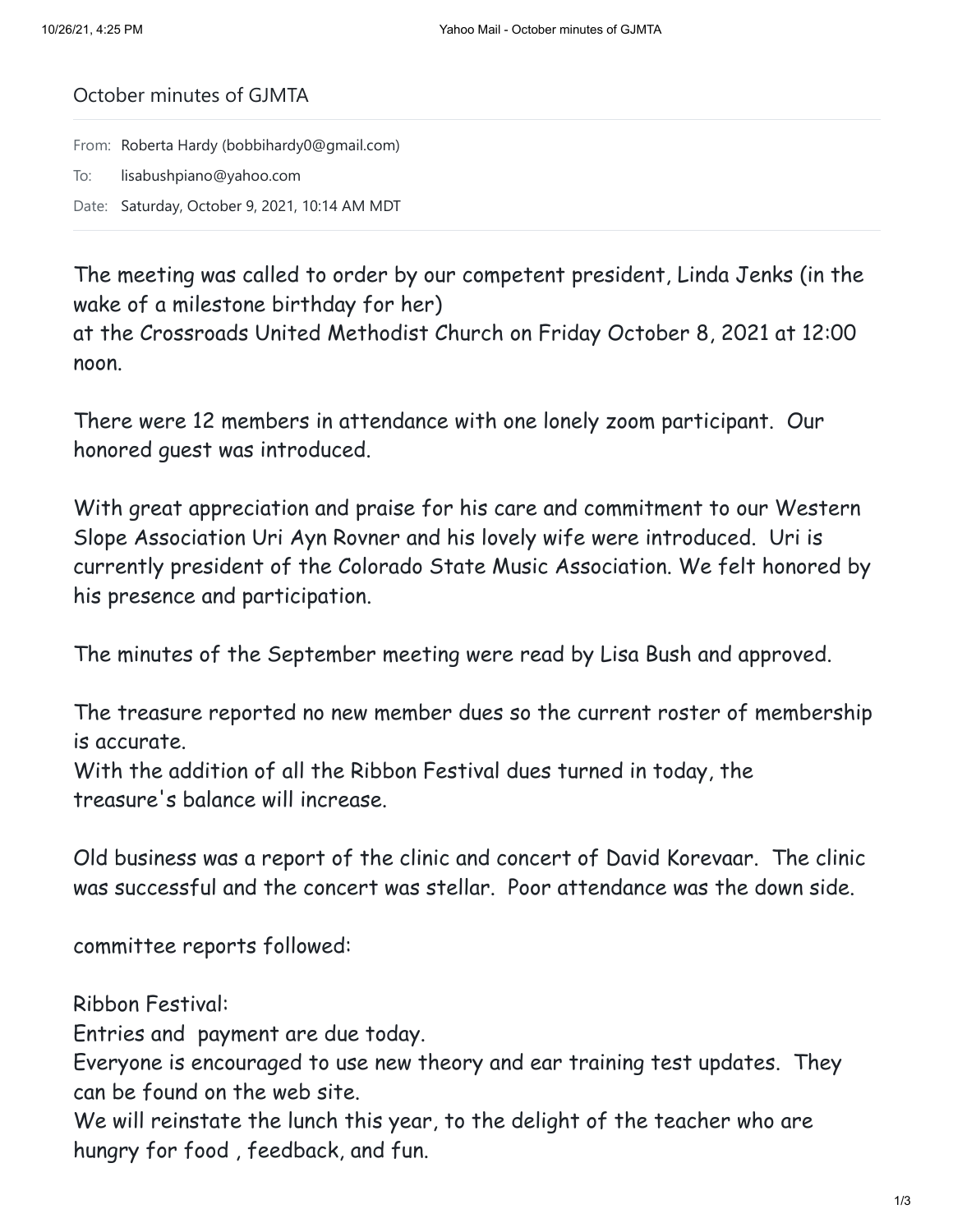A sign up for the lunch was passed around the group.

The set up for the Festival will be before the meeting on Friday Nov. 12th at the Church of Jesus Christ of Latter Day Saints on the Redlands. A 20 minute program will follow.

The festival will be the following day , Nov.13th.

WE have infinite hope for a stunning successful Festival this year , and with Hope at the helm.....it will happen.  $\bigoplus$ 

Performers Choice

Lisa reported the judges are all in place. The plan is to have the event all on one day...Saturday...partially because of rising costs from the University.

It was unanimously approved for Lisa to pursue partnering with the college in a way which could lessen the cost (or maybe even eliminate....best case) of the use of the college.

Adult Gala

What appeared to be two cats was actually Sydney taking a survey of the teachers to determine how many adult students would actually be interested in participating in an adult recital.

There were 8 possibilities from members present.

All teachers are encouraged to get interest and commitment from their adult students and report back to Sydney.

She will then pursue a venue choice at the Double Tree.

New Business.

Kathleen Miller is downsizing and would love to visit with anyone wishing to enlarge their studio by taking some of her students.

Martha is resigning her job at the American Lutheran Church and would share information with anyone interested in the position. It is piano position, not organ.